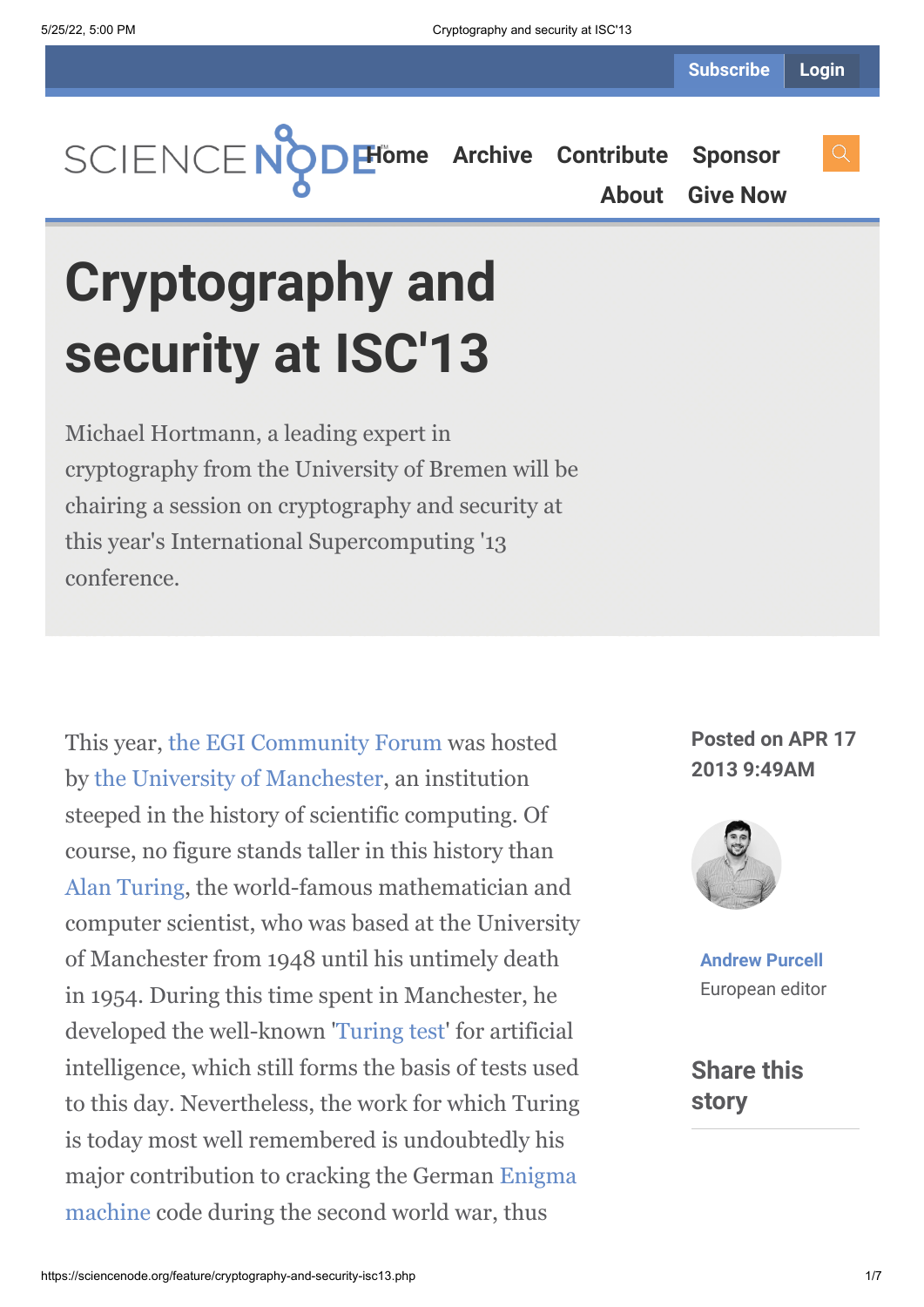

*Alan Turing memorial statue in Sackville Park, by [the University of Manchester. Image courtesy Kurt](http://en.wikipedia.org/wiki/File:Alan_Turing_Memorial_Closer.jpg) Seebauer, Wikimedia Commons.*

significantly expediting the cessation of that conflict.

Now, 70 years later, cryptography has moved on an awful long way since Turing's time, becoming a ubiquitous part of our daily lives. We now have it in our personal computers, mobile telephones, televisions, voting systems, bank accounts, and email. Today, cryptography is not just vital for the protection of our society's military infrastructures, but also almost all civilian ones, too.

Michael Hortmann, a leading expert in cryptography from the [University of Bremen](http://www.uni-bremen.de/),

Germany, will be chairing a session on this subject

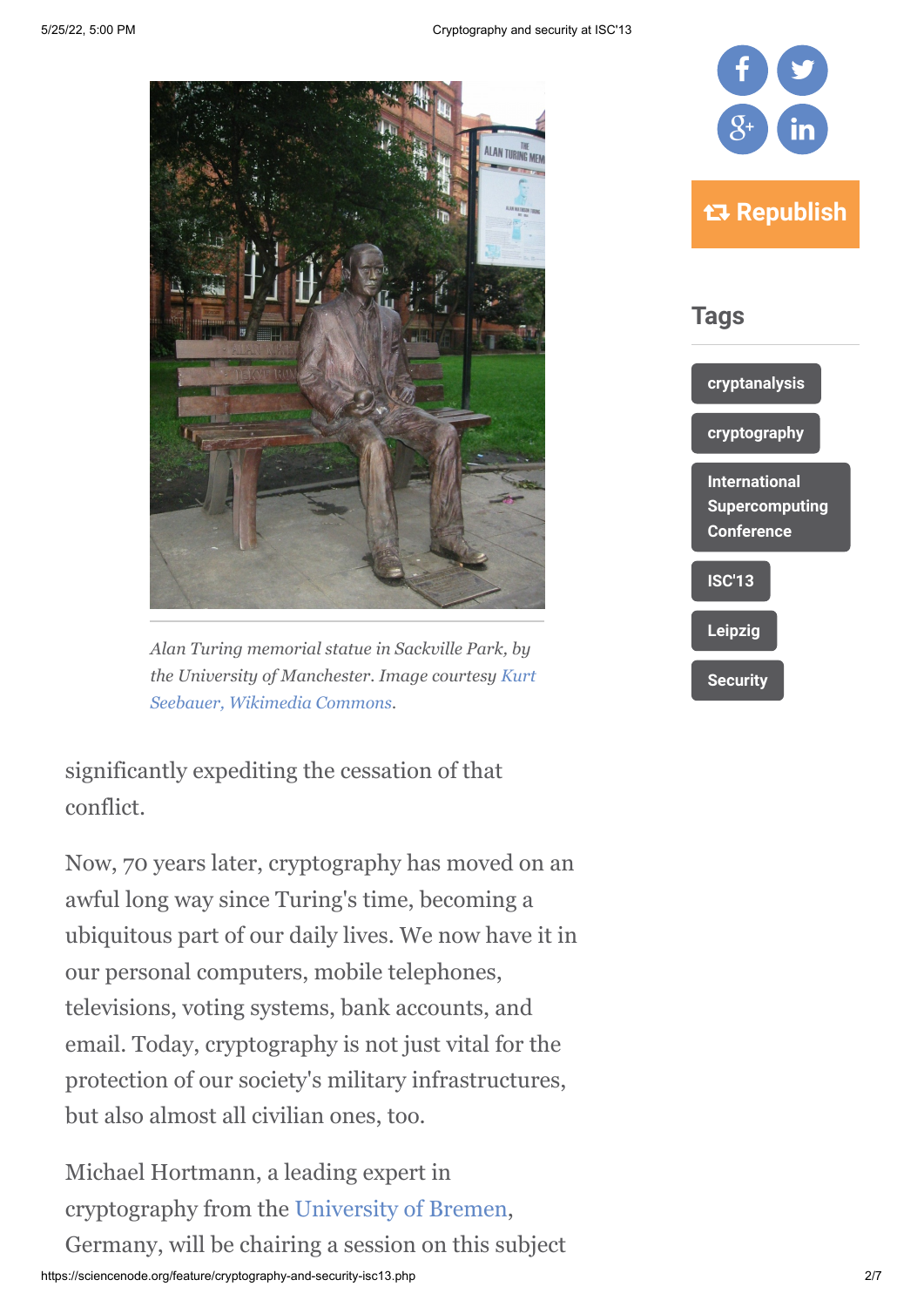at this year's International Supercomputing '13 conference. He explains that despite cryptography now playing a major part in many aspects of our lives, there are just a few 'cryptographic primitives' which underpin most of the technologies used. These, he says, can essentially be grouped into two categories.

The first category consists of hash algorithms and combinatoric block and stream ciphers. These derive strength from the cryptographic experience of their designers and that of the cryptographic community as a whole; there is an extended process of peer review and security-proof in years of practice. A [hash algorithm](http://en.wikipedia.org/wiki/Cryptographic_hash_function) is essentially an algorithm that takes an arbitrary block of data and returns a fixed-size bit string. A good example of one would be [SHA-2,](http://en.wikipedia.org/wiki/SHA-2) which was published by the [US National Institute of Standards and Technology](http://www.nist.gov/) in 2001 and which is often used for tasks such as password verification or checking integrity of files [or messages. By contrast, b](http://en.wikipedia.org/wiki/Advanced_Encryption_Standard)[lock cipher](http://en.wikipedia.org/wiki/Block_cipher)[s, such as the](http://en.wikipedia.org/wiki/Advanced_Encryption_Standard) Advanced Encryption Standard, also published by the National Institute of Standards and Technology in 2001, are deterministic algorithms operating on fixed-length groups of bits. Block ciphers are often referred to as 'symmetiric' methods, on account of the same key being used to both encrypt and decrypt the information.

Meanwhile, Hortmann's second category is very different, indeed. This category consists of methods such as [RSA](http://en.wikipedia.org/wiki/RSA_(algorithm)) and [elliptic curves,](http://en.wikipedia.org/wiki/Elliptic_curve_cryptography) which are based on deep mathematical problems, namely factoring and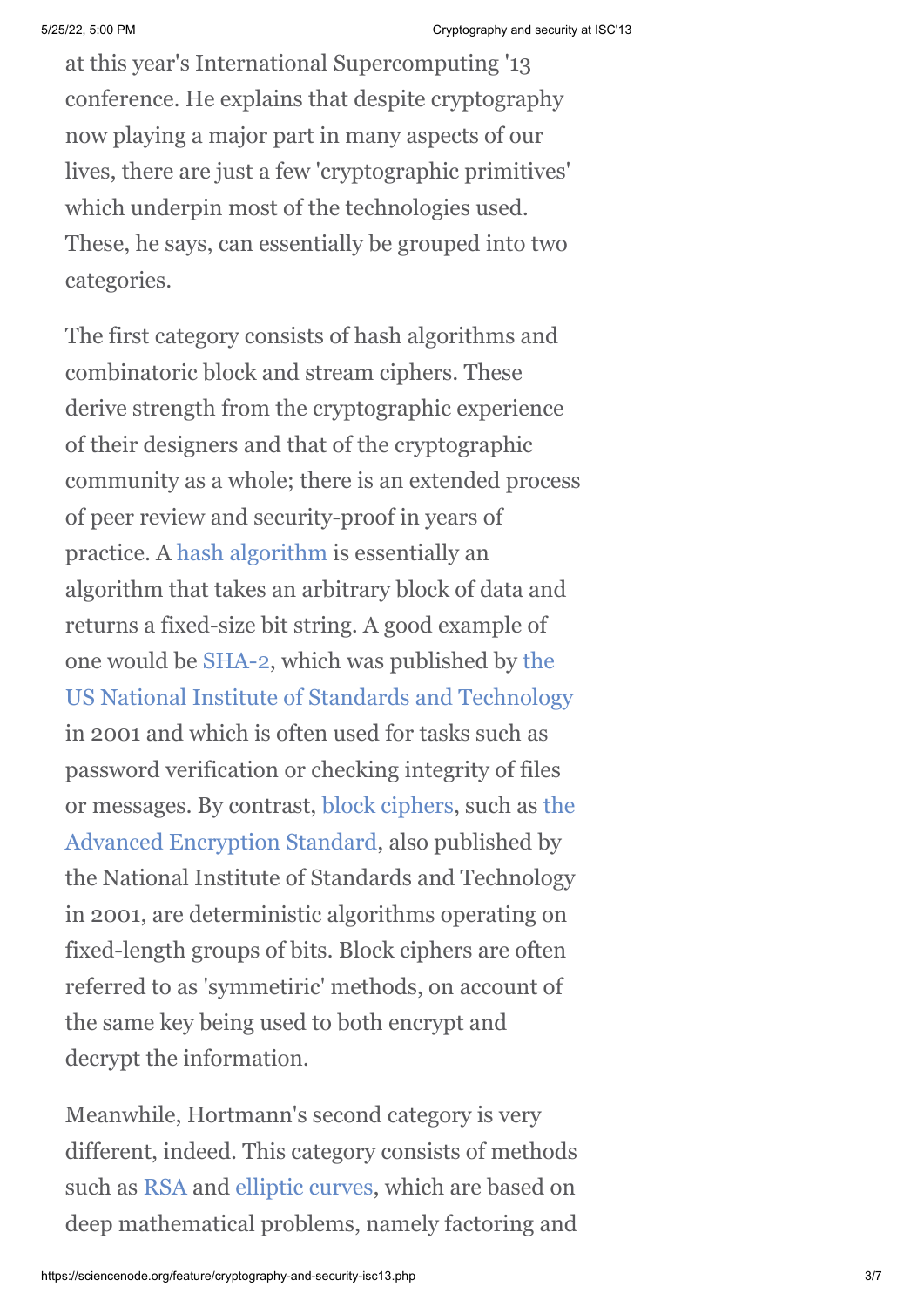discrete logarithms. These methods form the base of most public key cryptosystems, says Hortmann, but he adds: "No proofs currently exist to show that these mathematical problems are truly as difficult as they appear; we don't know if they really are inherently difficult to solve."



*Michael Hotmann will be chairing a session on cryptography at [ISC'13](http://www.isc-events.com/isc13_ap/sessiondetails.php?t=event&o=408&a=select&ra=presentationdetails).*

Once [quantum computers](https://en.wikipedia.org/wiki/Quantum_computer) come on the scene, these public key cryptosystems will be compromised, Hortmann warns. "The problem really comes if one group has quantum computers and another group doesn't know about it."

"Some say we could have powerful quantum computers in just 15 years, but in my opinion it is unlikely that we will see them in the next 30 years or so," says Hortmann. "Basically, it's just a case of there being an awful lot of hype wherever a lot of money is involved." Nevertheless, Hortmann adds: "There's been lots of work on developing cryptographic techniques which are resistant to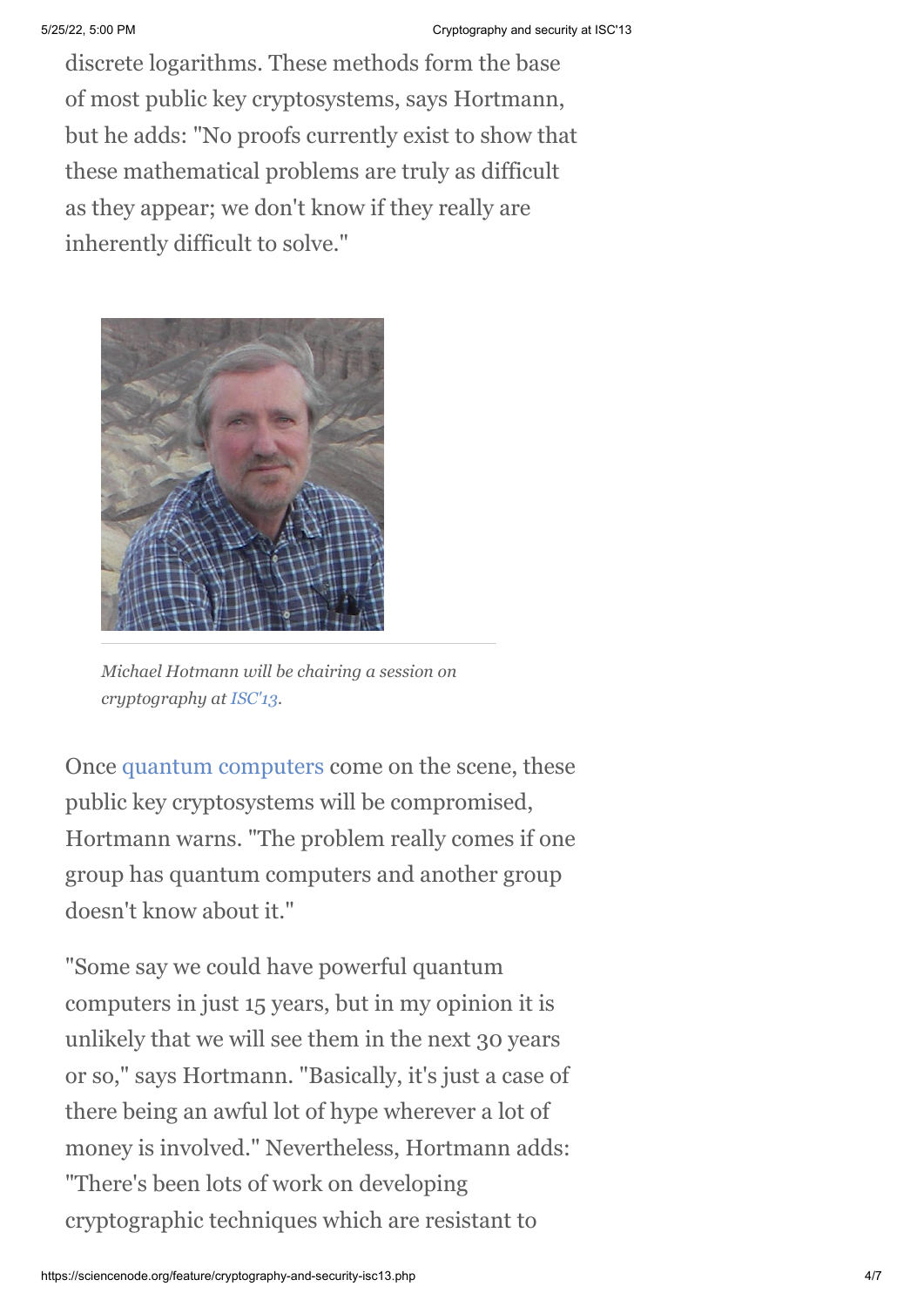attacks from quantum computers, since as far back as the early nineties."

Yet, despite quantum computers still being some way off becoming a reality, advances in high performance computing are causing changes to the world of cryptography. "If we look at supercomputers and highly parallel systems, brute force attacks are now possible in such a way as we could previously never imagine," says Hortmann. Consequently, he explains, as computers get faster, security becomes ever more tricky to achieve.

So, what about password systems? "Password systems are fine," says Hortmann. "But people are inevitably always going to be the weak point, because they do things like writing passwords down, or choose simple ones, or get their passwords stolen by trojans." Equally, Hortmann says that security systems based on biometric data, such as iris scans, or even DNA, are no panacea.

"There are still major problems with biometrybased security systems," he says. "Biometry always sounds good, but these systems are not sufficiently analyzed by the cryptographic community and there are ways to trick them." He continues: "These systems will clearly be widely used in the future, but they are harder to test than mathematics-based cryptographic systems. Thus, we won't really know how secure they are until they become more widely used."

Generally, with most cryptographic or security systems, successful attacks are achieved not by solving the underlying mathematical problems,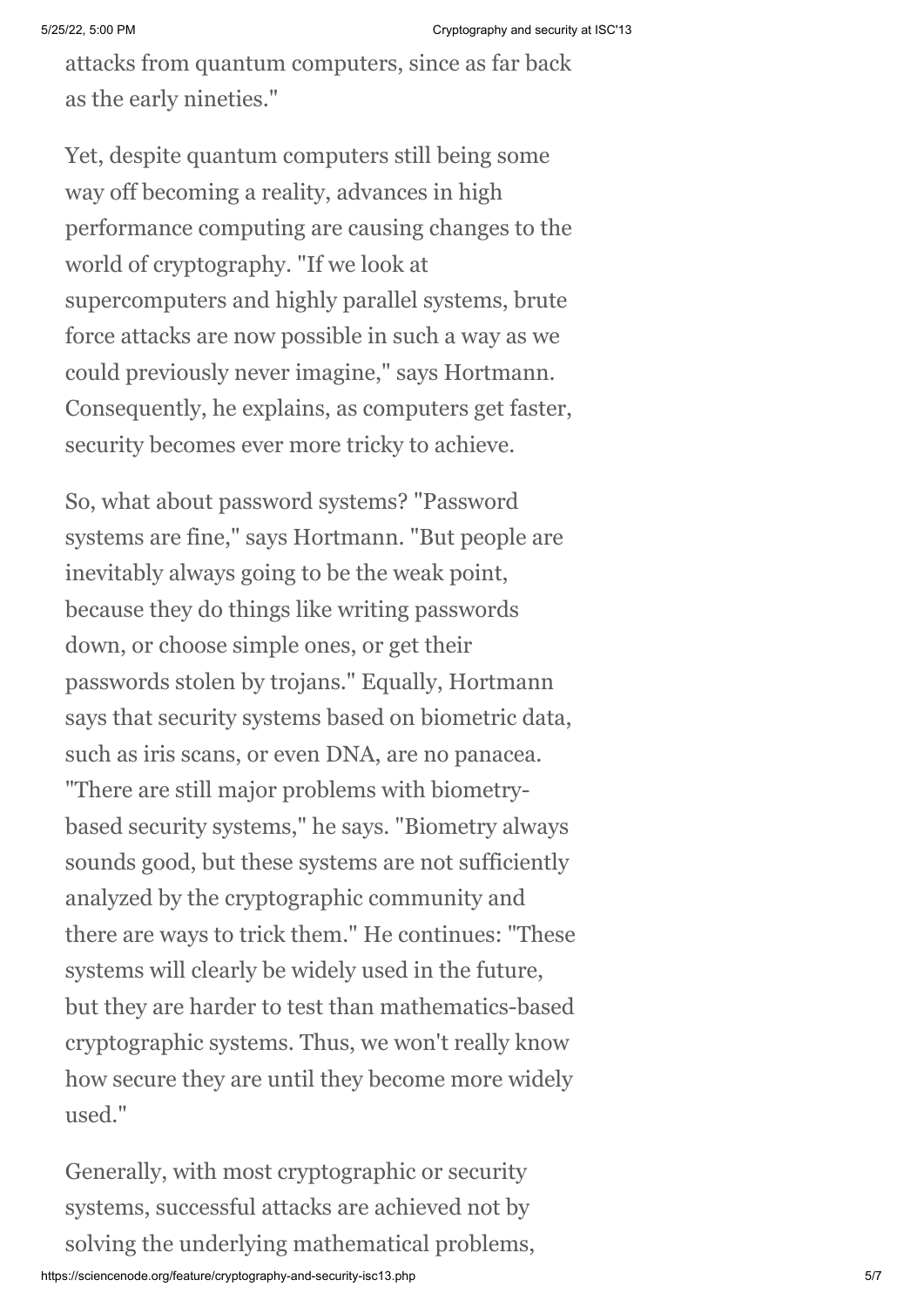explains Hortmann. Instead, they are achieved by utilizing side channels or infiltrating the computer systems on which they run. Supercomputers, he explains, have a fundamental role to play in both aiding such attacks and in designing secure systems.

*Want to find out more? Be sure to attend Michael [Hortmann's session at this year's ISC'13](http://www.isc-events.com/isc13_ap/sessiondetails.php?t=event&o=408&a=select&ra=presentationdetails) conference in Leipzig, Germany.*